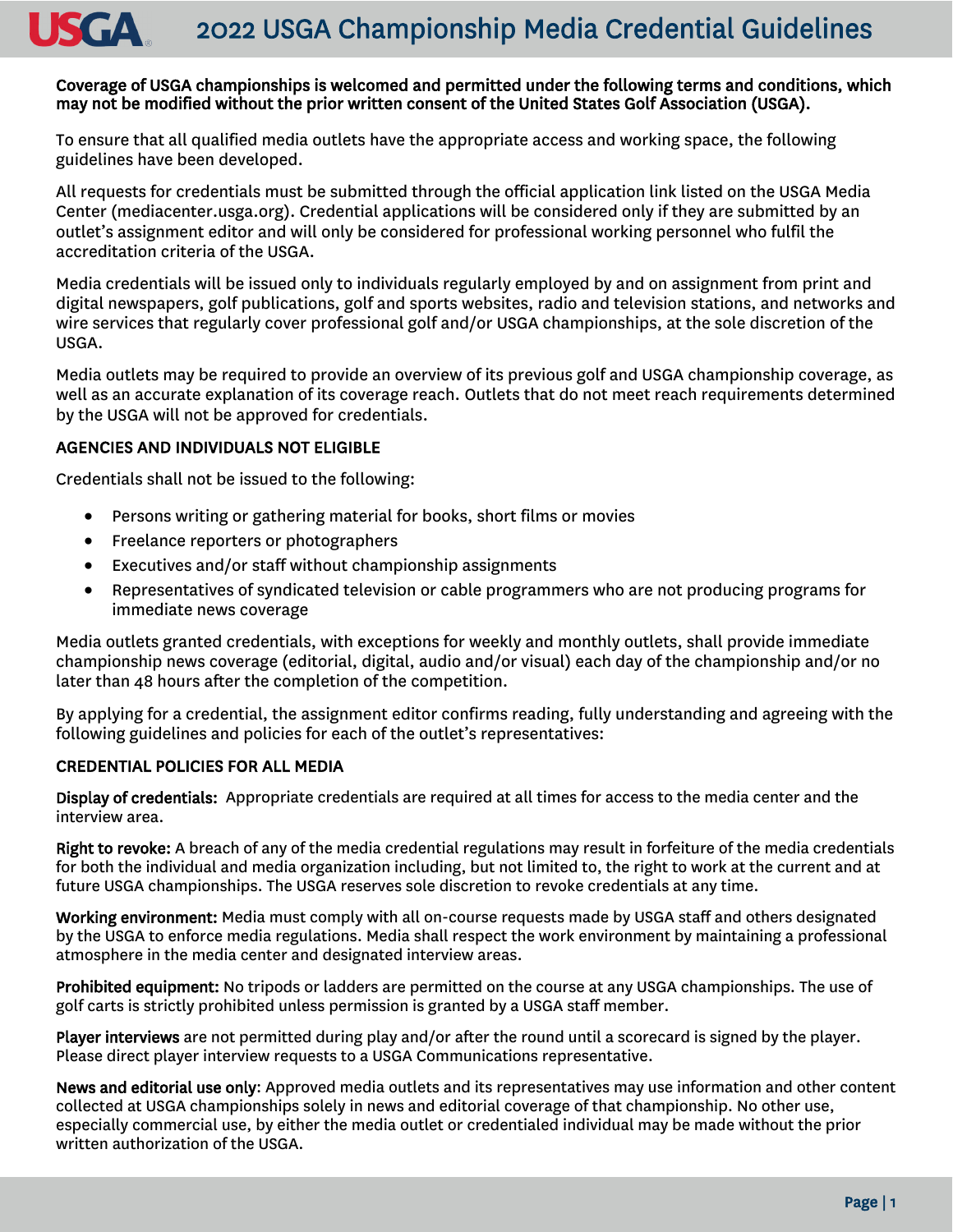# 2022 USGA Championship Media Credential Guidelines

USGA media rights: The USGA has exclusive media rights to all USGA championships, including the exclusive right to license live play-by-play coverage and to transmit comprehensive coverage of the championship. The USGA retains the exclusive right to real-time transmission of streaming video, digital images, and real-time audio of the championship on the USGA website or a site designated by the USGA. "Real-time" is defined by the USGA as continuous play-by-play account or live, extended live/real-time statistics, or detailed descriptions of the championship. Periodic updates of scores, statistics or other brief descriptions are acceptable and must follow all regulations.

Mobile devices: Phone calls are allowed only in designated areas throughout the course. Media are required to follow the spectator policy when it comes to using a mobile device for photo/video/audio recordings. Any media outlet shooting video will be subject to the guidelines contained with the Television and Radio Coverage section.

Social media reporting is permitted, except (i) no play-by-play; (ii) no other activity that competes with live scoring and (iii) no other use of USGA intellectual property.

Live stream policy: Live streaming is permissible ONLY in the following designated zones – media center, practice areas or any location without a golf course view. This coverage cannot include golf action, and no live streaming or real-time coverage (e.g. no shot-by-shot coverage) is permitted of the play of championship rounds.

Website policy: Scoring and statistical information may be provided on the media organization's website/digital applications no sooner than 15 minutes after the actual occurrence of the shots, or after the time such information is legally available as public information if sooner than 15 minutes after the actual occurrence of the shots but only if licensed through the USGA.

Reports must not be inserted into any commercial announcement, or purport to be sponsored or endorsed by a third party.

Reports must not include any proprietary material owned by the USGA, inclusive of, but not limited to, the USGA trademark, the championship trademark and/or championship logo, player interview transcripts, audio transmissions, video transmissions, photographs, USGA Media Guide, or any other copyright or trademark owned by the USGA without prior written authorization of the USGA. Use of the USGA or championship trademarks without the design logo may be

used only for identification of the event.

USGA

Frequency coordination: Anyone using a frequency modulated communications device (two-way radios, remote triggering device, etc.) must have information on file with the local frequency coordinator of the FCC, and it must be approved on-site by USGA frequency coordinator. Please contact jgeske@usga.org to coordinate frequency.

INDEMNITY, ASSUMPTION OF RISK AND WAIVER OF CLAIMS: Credentials are granted at the sole discretion of the USGA and may not be sold or distributed to any other entity, party or individual. The credentialed individual and media organization assumes all risk and danger incidental to and associated with attendance at the USGA championships and hereby waives, releases and discharges the USGA, participating players, host entity, and affiliated companies, vendors, and their respective employees, officers, directors, agents, representatives, volunteers, and/or volunteers associated with the USGA championships, and agrees to hold harmless all of the persons, associations and entities listed above, from any and all claims for damages, for death, personal injury or property loss or damage, including all costs and expenses which result from such attendance at the USGA championships. The foregoing waiver, release and assumption of risk shall be binding on the media organization, its successors and assigns as well as the credentialed individual and the credentialed individual's heirs and assigns. Anyone granted media credentials shall be bound by the regulations set forth herein as well as the terms and conditions of the ticket holder/credential holder license agreement. The credentialed media organization and credentialed individual shall jointly and severally indemnify, defend and hold the USGA, participating players, the host entity, vendors and their respective employees, officers, directors, agents, representatives, volunteers, successors and assigns harmless

from and against any and all expenses, claims, lawsuits, damages, costs and liabilities (including reasonable legal fees and expenses) incurred by, arising from, or in connection with any actions of the credentialed entity and/or credentialed individual including, but not limited to, the unauthorized use of any photograph, highlight or other coverage of the USGA championships.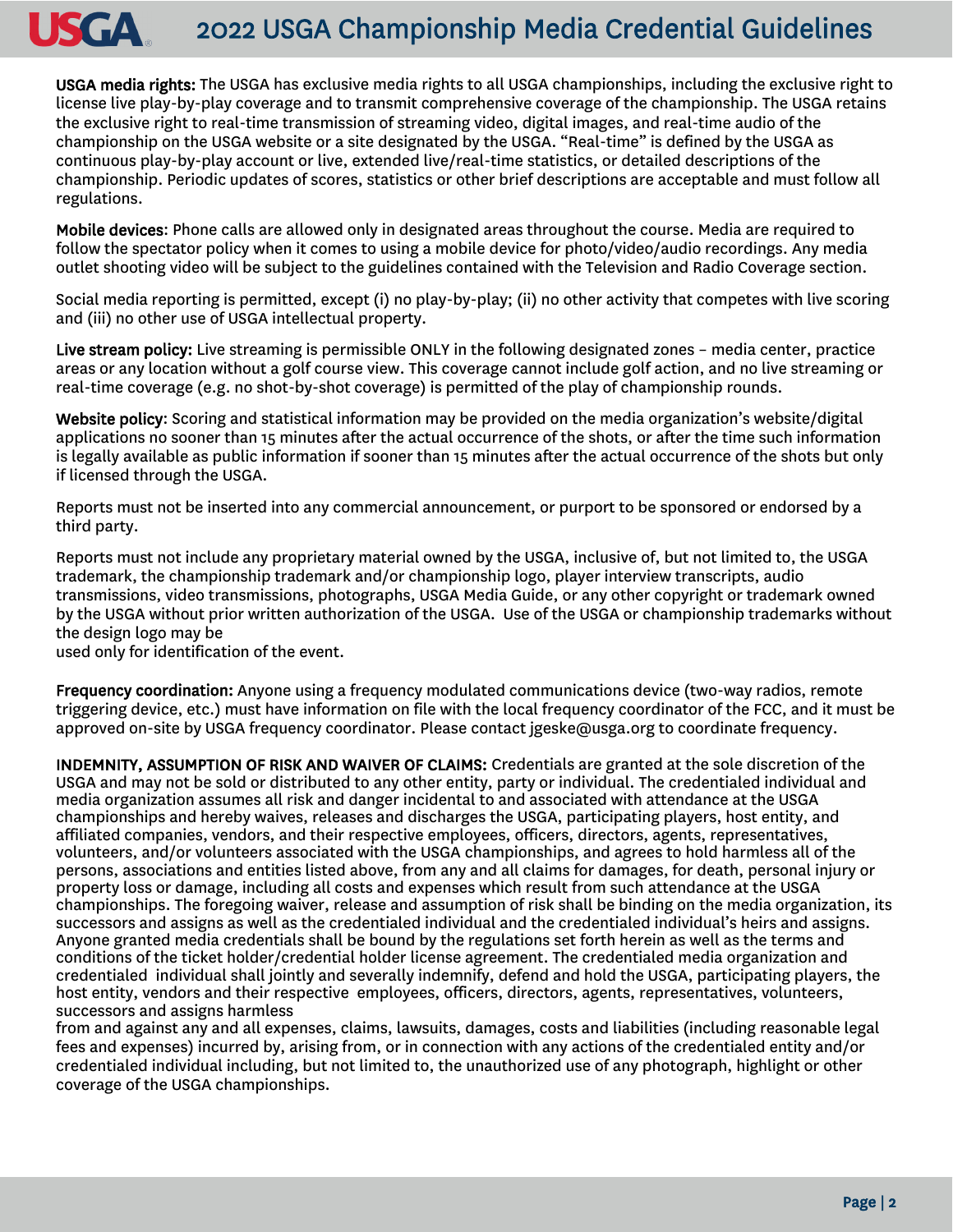2022 USGA Championship Media Credential Guidelines

## PHOTOGRAPHY

- Walking Access Badges will be issued to photographers at the discretion of the USGA.
- All photographs must be taken at appreciable distances, as far from the players as possible, and from angles that are not acute to the line of play.
	- $\circ$  Photographers must station themselves at locations designated by USGA media marshals to blend into the gallery.
	- o Photographers must not take conspicuous positions.
	- $\circ$  Photographers are not permitted to position themselves behind the players.
	- o Photographers may not take photographs from behind the teeing ground.
	- $\circ$  When working near the green, photographers must not position themselves directly in a player's putting line.
	- o Still photographers are not permitted on TV towers.
	- o Photographers are not permitted access to the players' locker room.
- Remote controlled drones/helicopters and other devices are strictly prohibited.
- Photographers must not release the camera shutter after the player stands over the ball and before the player has completed the stroke.
- Any photo runners/couriers/assistants are prohibited from taking photographs on the golf course at any time.
- The use of strobes or flash photography is prohibited on the course. However, flashes may be used during the prize ceremony and trophy presentation.
- Media must remain off the green at the completion of the championship.
- Remote Still Photography:
	- $\circ$  The primary locations for installing remote still cameras will be on TV towers and grandstands located around the 18th green. The USGA must be contacted in advance of championship week for prior approval to install remote still cameras. Remote cameras are not permitted near any teeing grounds. Remote video cameras are not permitted.
	- o Contact John Mummert (imummert@usga.org) for prior written approval to install/set up remote cameras on or near the championship property and for clearance for the location.
	- $\circ$  Any organization requesting authorization to install/set up a remote camera must provide the USGA with a certificate of liability insurance prior to the championship and it must include a minimum per incident coverage of \$2 million. The certificate of insurance must be provided prior to receipt of the necessary stickers for authorized remote cameras.
	- $\circ$  All remote cameras must be in place and photographers must be removed from TV towers no later than 8 a.m., without exception. TV towers may not be re-accessed until play has ended.
	- $\circ$  Cameras and grip equipment must be marked with the photographer's name, organization's name and contact number.
	- o Cameras may not be placed on any scoring device (leaderboard, monster board or otherwise) or its platforms/safety rails.
	- o Cameras must be placed as close as possible to the structure and must not interfere with the TV cameras or the view of spectators.
	- o Cameras, transmitters, and grip equipment must be secured to the structure with steel safety cables.
	- $\circ$  Cameras and grip equipment may be removed by the USGA if necessary and/or if the individual and/or entity fails to comply with all regulations.
- Downloading and using assets from the USGA Digital Archive are governed by terms and conditions found here. All assets herein are the property of the USGA and are to be used solely in conjunction with USGA news and information. They are not to be used in conjunction with non-USGA materials or for commercial purposes of any kind.